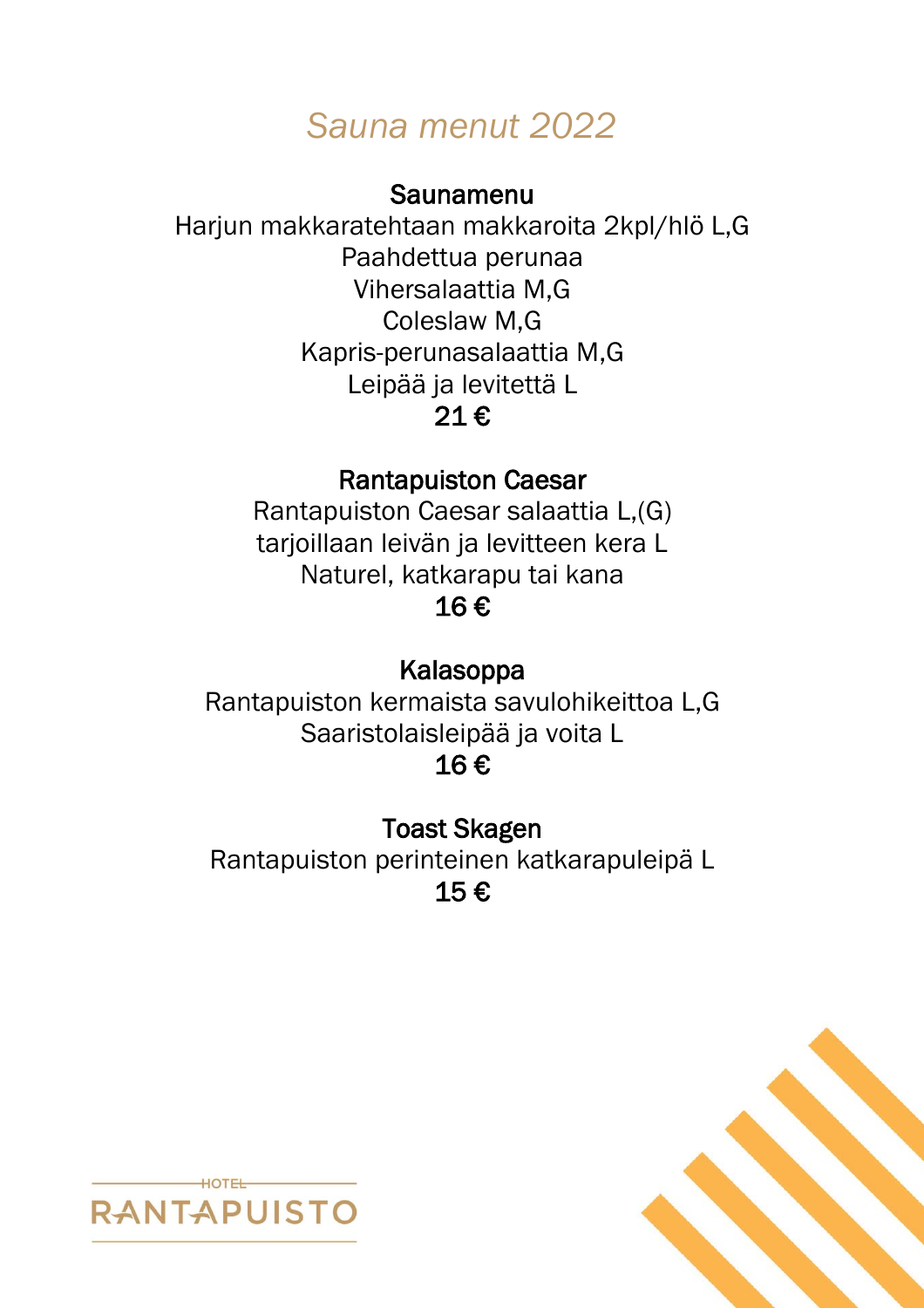#### L=laktoositon M=maidoton G=gluteeniton

Lisätietoja allergioita ja intoleransseja aiheuttavista aineista ja tuotteista saa henkilökunnalta.

Menun minimilaskutusmäärä on 6 henkilöä.

Pyydämme tarkentamaan tilaisuuden osallistujamäärän kaksi (2) viikkoa ennen ja viimeiset muutokset kolme (3) arkipäivää ennen tilaisuutta. Laskutus tapahtuu tällöin vahvistetun henkilömäärän mukaisesti tai sen kasvaessa yli ilmoitetun määrän, toteutuneen mukaan. Pidätämme oikeuden muutoksiin.



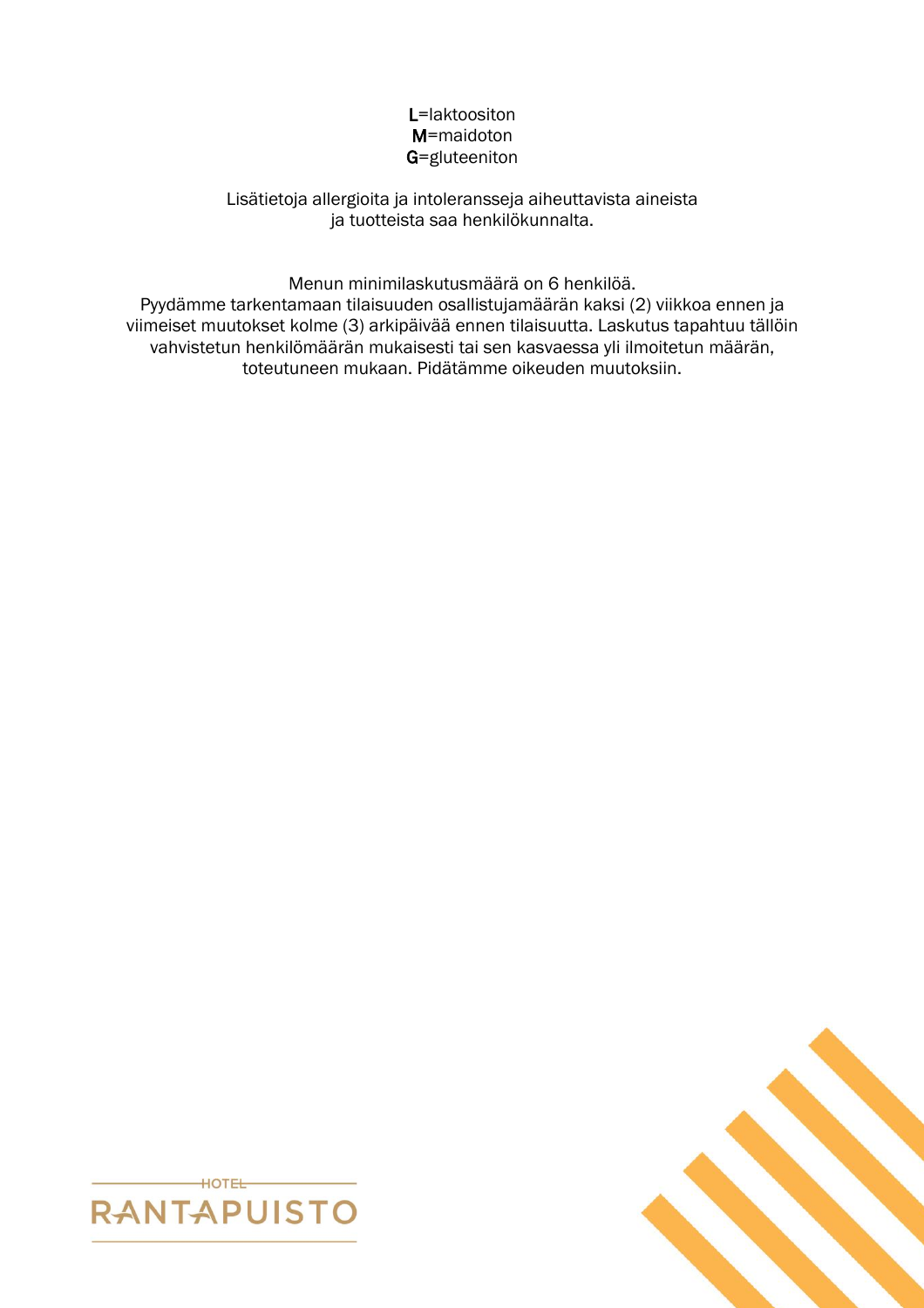# *Sauna Menu 2022*

### Sauna Menu

Sausages from Harju Sausage Factory 2 pcs/person L,G Roasted potatoes Green Salad M,G Coleslaw M,G Potato and Caper Salad M,G Bread and Spread L 21 €

## Rantapuisto Caesar Salad

Rantapuisto Caesar Salad M,(G) Served with Bread and Spreads L Naturel, Shrimp or Chicken 16 €

Fish Soup Rantapuisto Smoked Rainbow Trout Soup L,G Malt Bread and Butter L 16 €

Toast Skagen Rantapuisto traditional Shrimp Sandwich L 15 €